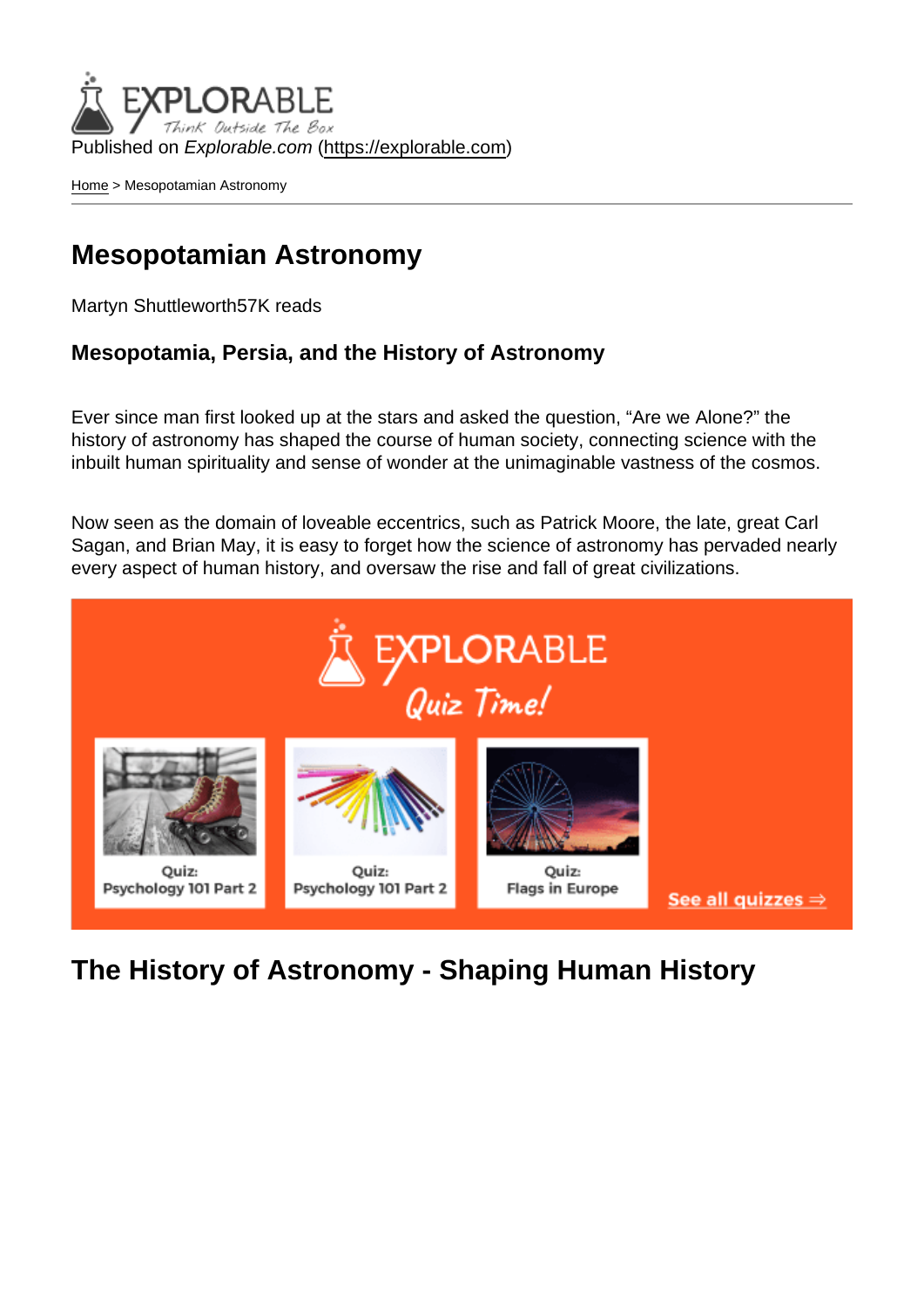Many notable events in history were shaped by conjunctions of stars and astronomic events, such as the star (supernova) that guided the Magi to Bethlehem. Halley's Comet always seems to bring fear, destruction and rebirth in its wake, the portent of doom that caused seismic shifts in human history. Most civilizations practiced ancient astronomy, and it pervaded culture and society much more than in the modern world, where we have convenient explanations for the complexity and stark, harsh beauty of the universe.

People tend to judge astrology by the poorly written, generic horoscopes in newspapers and internet sites but, back in the time of the ancients, it was a genuine proto-science. Astrological practitioners were capable of making meticulous measurements and accurate predictions about the movements of the heavenly spheres, tying them to a pantheon of gods and the fate of kings.

merery verson vethen Night op repeably 16793, where Byoors are and an anarient Babylonian e a reade est life whis dear matthey needed to know exactly when to plant and harvest. Ancient The ancient astrologers and astronomers became instrumental in establishing the measurement of time; for the modern world, with the hectic lifestyle and schedules, time is humanity followed the cycles of the seasons and lived close to the natural rhythms of the planet. The [Chinese](https://explorable.com/chinese-astronomy)  $[1]$  and [Indian](https://explorable.com/indian-astronomy)  $[2]$  mystics made their contribution to the history of astronomy, but the Mesopotamians were the masters of ancient astronomy, their sophisticated techniques and observations passing on to the [Greeks](https://explorable.com/greek-astronomy) [3].

#### Ancient Astronomy and the Sumerians, the Foundation of **Civilization**

Whilst we can safely assume that humanity developed sophisticated astronomical techniques long before the dawn of recorded history, the history of Western astronomy begins in Mesopotamia. This land, straddling the Fertile Crescent between the Tigris and Euphrates rivers, now lies in Iraq, Turkey, Syria, and Iran. The Fertile Crescent is where civilization began, and was home to the great civilizations of the Sumerians, Babylonians, and Assyrians.

The main Mesopotamian contribution to human history was the creation of written language, using the cuneiform script. This linguistic innovation dates back to between 3500 and 3000 BC, and is one of the reasons why we know so much about their sophisticated astronomy.

To write, the Mesopotamians pressed the ends of cut reeds into wet clay, making the distinctive, cuneiform wedge shaped marks, the basis of their written language. Thousands of these baked clay tablets survive, allowing historians to glean a unique insight of the Mesopotamian life and society and, after many trials and tribulations, were translated.

Map of Mesopotamia (Public Domain)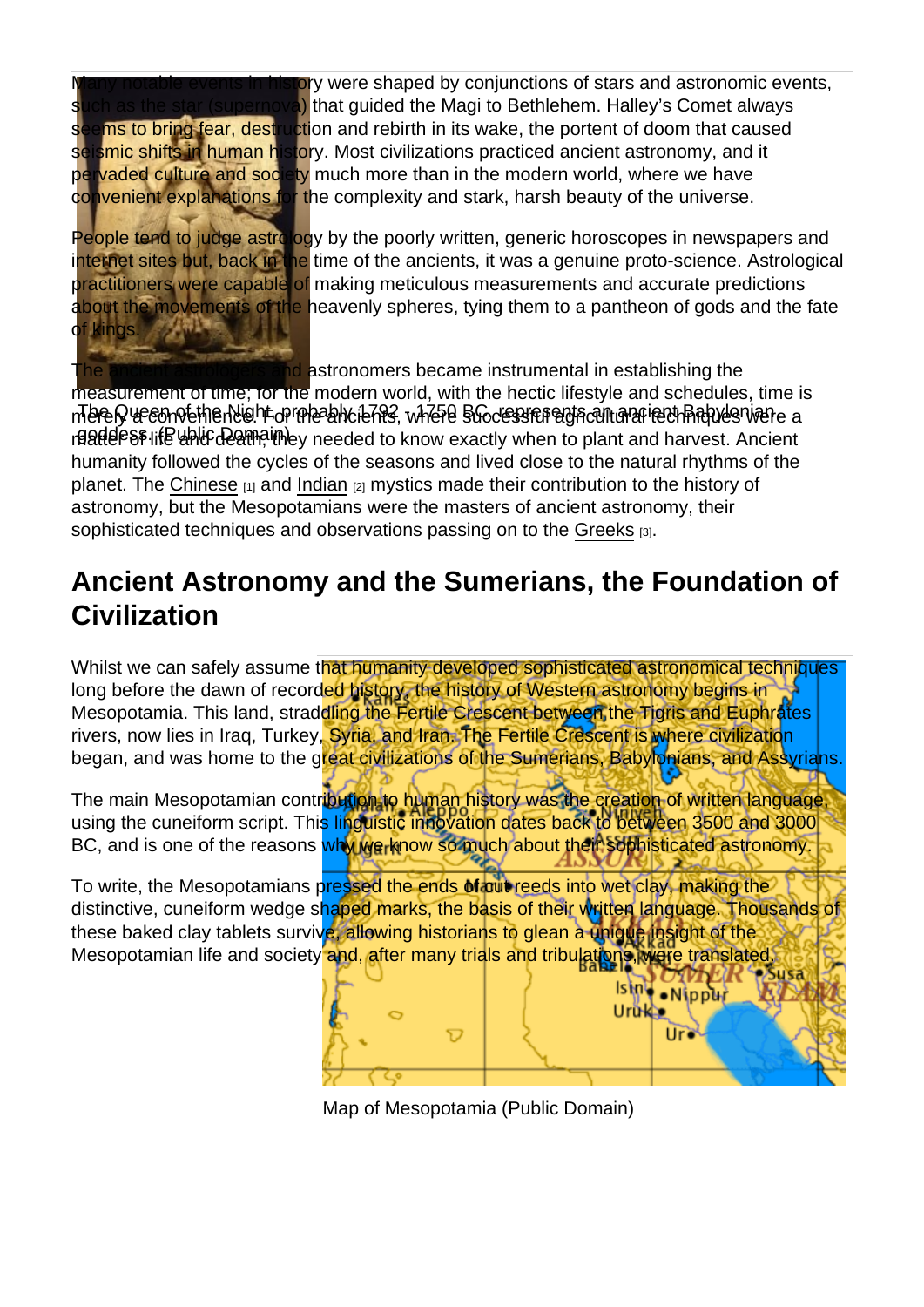Historians are sure that the oldest of the civilizations, the Sumerians, were astronomers, but most of their knowledge was lost, leaving a few tantalizing fragments of their sophisticated culture. Our knowledge of their contribution to ancient astronomy is gleaned from indirect transmission to the Babylonian culture. Early Babylonian records, dating from around 1800 BC, use the Sumerian names for stars, suggesting that a body of knowledge was passed down.

The Mesopotamian pantheon of gods began with the Sumerians, and many of these Gods were tied to the planets, a tradition carried on by the Greeks and Romans. Thus, we can make an educated guess that the Sumerian priests were also astronomers, a very common trait in the region and one that defines the history of astronomy. The Sumerians also used the sexagesimal system of measurement, the reason why we still divide circles into 360 sections, a system still used by modern astronomers to plot cosmological phenomena.

## **Babylonian Ancient Astronomy - Observation and Prediction**

Cuneiform Script Tablet (Public Domain) The first real insight into the history of astronomy begins with the Babylonians, who used the heavens as their means to establish an accurate calendar, crucial in a region where agriculture depended upon exact dates for planting at the right time. From 1800 BC, they meticulously plotted the movement of the sun and the moon, using them to track the procession of the seasons. The societal class responsible for this were the Chaldeans, priestastronomers who began to look to the skies for the prediction of events, astrologers as much as astronomers.

Using gnomons and waterclocks to measure the passage of time, they became fascinated by charting the occurrence of celestial events, such as the rising and setting of the sun, moon, and planets. One of their baked-clay tablets, the Venus Tablet of Ammisaduga, part of the Enuma Anu Enlil series of clay tablets, records the first and last risings of Venus over the year. The Enuma Anu Enlil record centuries of observations and provide evidence that the Chaldeans were fully aware of the regularity and periodicity of planetary phenomena. The Babylonians recognized that many cosmological objects were periodical and predictable, and soon used this to predict future events and occurrences.

Ruins of Babylon (Public Domain) The Babylonian input to the history of astronomy increased during the reign of Nabonassar (747 - 733 BC), when the Chaldeans increased the number of accuracy of their observations, discovering that lunar eclipses were locked in to a nineteen year cycle. Other contributions were the naming of the zodiacal signs along the ecliptic plane, which passed into the Roman system and is still used by modern astrologers and astronomers to divide the night sky.

## **The Babylonians and the Persians - The Zoroastrian Influence On the History of Astronomy**

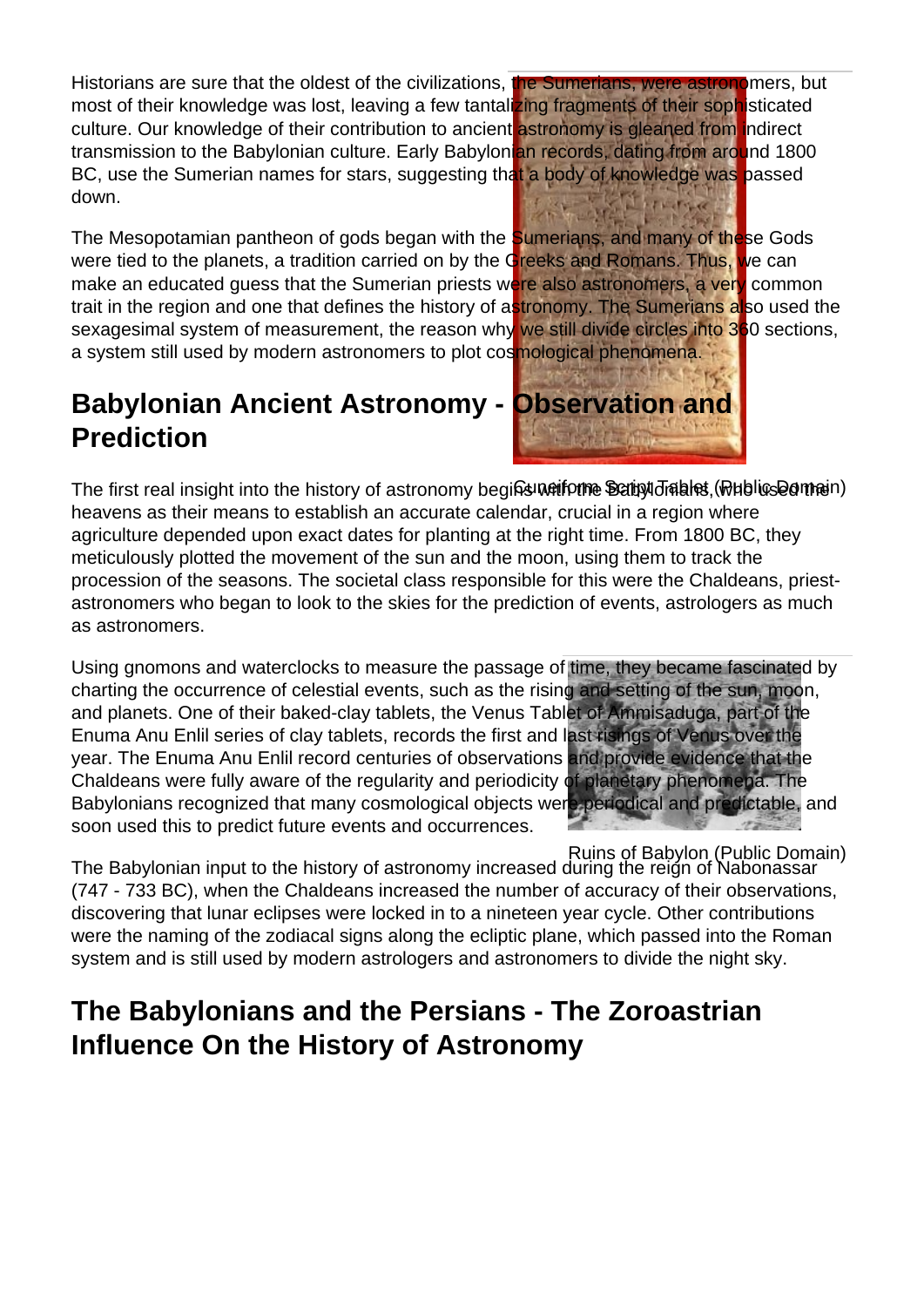The rise of Persia, under Cyrus the Great, saw a change in the direction of the history of astronomy, as two sophisticated civilizations met. In 539 BC, the forces of Cyrus swept into Babylon and annexed it as part of the Persian Empire. The Zoroastrian magi, fine astronomers in their own right, traded ideas with the Babylonians, and the importance of the region to ancient astronomy grew.

During the reign of the Persian Seleucid Empire, the Babylonians used 'Goal Year' tests to predict the motions of planets, and devised elaborate mathematical functions to predict cosmological phenomena, without consulting past records. This must have strengthened the link between astronomy and astrology, because the predictive accuracy of the priests must have seemed magical to the population and, as in so many cultures, astronomy became the foundation of religion.

center of the universe, although this heliocentric model would ratter be rejected by this Breeks.) One notable Chaldean, Selucius of Selucia (b. 190 BC), proposed that the sun lay at the It is believed that he arrived at this conclusion through reasoning and the regularity of tides, although this is conjecture. Certainly, he was the first known astronomer to link the moon and the sun with the height and timing of tides.

## **Ancient Astronomy Passes to the Greeks - Alexander the Great and the History of Astronomy**

Alexander the Great, whilst a man of war, understood the sophistication of the Mesopotamians when he conquered the region, and made this knowledge available to the Greek philosophers, including Aristotle, and went on to influence scholars such as Plutarch, Strabo, and Al-Razi.

It is possible to argue that their predictive techniques were the beginning of a truly scientific method, where scholars make predictions based upon observation. However, the Greeks and the Persians traded and shared ideas for centuries, so there is no clear boundary between the Babylonian astronomers and the Greek philosophers. Alongside Selucius, Strabo mentioned Kidenas, Naburianos, and Sudines as other great Babylonian philosophers.

# **The Babylonian Legacy and the History of Astronomy**

The legacy of the Babylonians does not end there, and their knowledge was preserved by the Persians who would, in turn, pass this on to the Islamic scholars. Thus, because of their influence upon both Eastern and Western astrology and astronomy, the Mesopotamians still influence modern life. From the familiar horoscopes, to the heliocentric model of the universe, the skilled ancient astronomy of the Chaldeans can be found around us, glimpses of a lost, great age. They earn their place in the history of astronomy as the founders of a science that would influence Greek philosophers, create pantheons of gods, and ensure that entire magazines are devoted to daily horoscopes!

**Source URL:** https://explorable.com/mesopotamian-astronomy?gid=1595